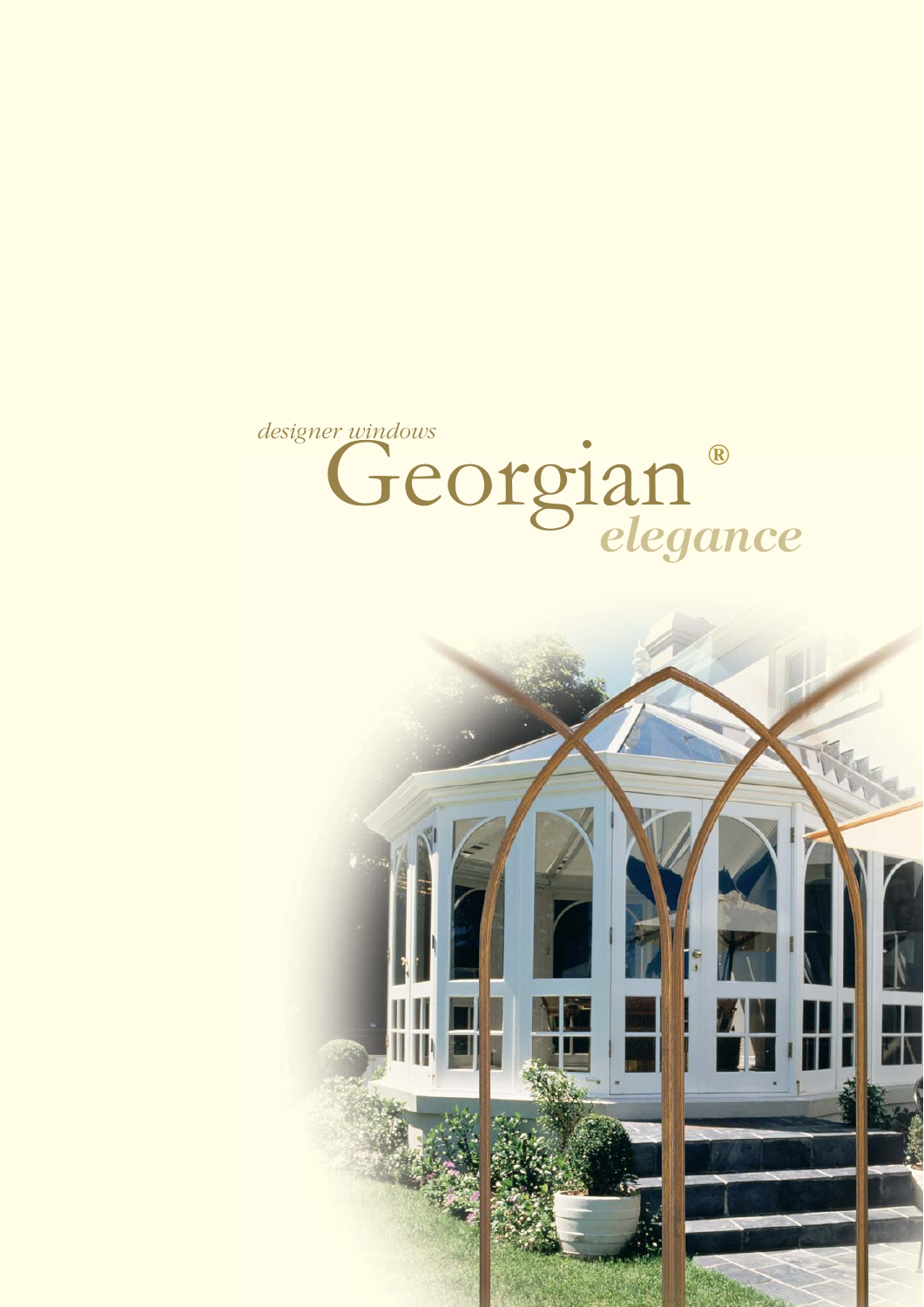# Classic Georgian



*Today, discerning home owners are looking to make subtle changes to increase the value and desirability of their property.*

*Georgian Bar designs offer a multitude of choice for colour and finish. The classic Georgian look is created using Brilliant White or Brown. However, to complement modern window systems, we can paint or foil this system in a range of colours and finishes to suit almost any requirement.*



*Georgian Gothic with Border Design 31*



*Georgian Archway with Border Design 24*

*Double Gothic in White finish*





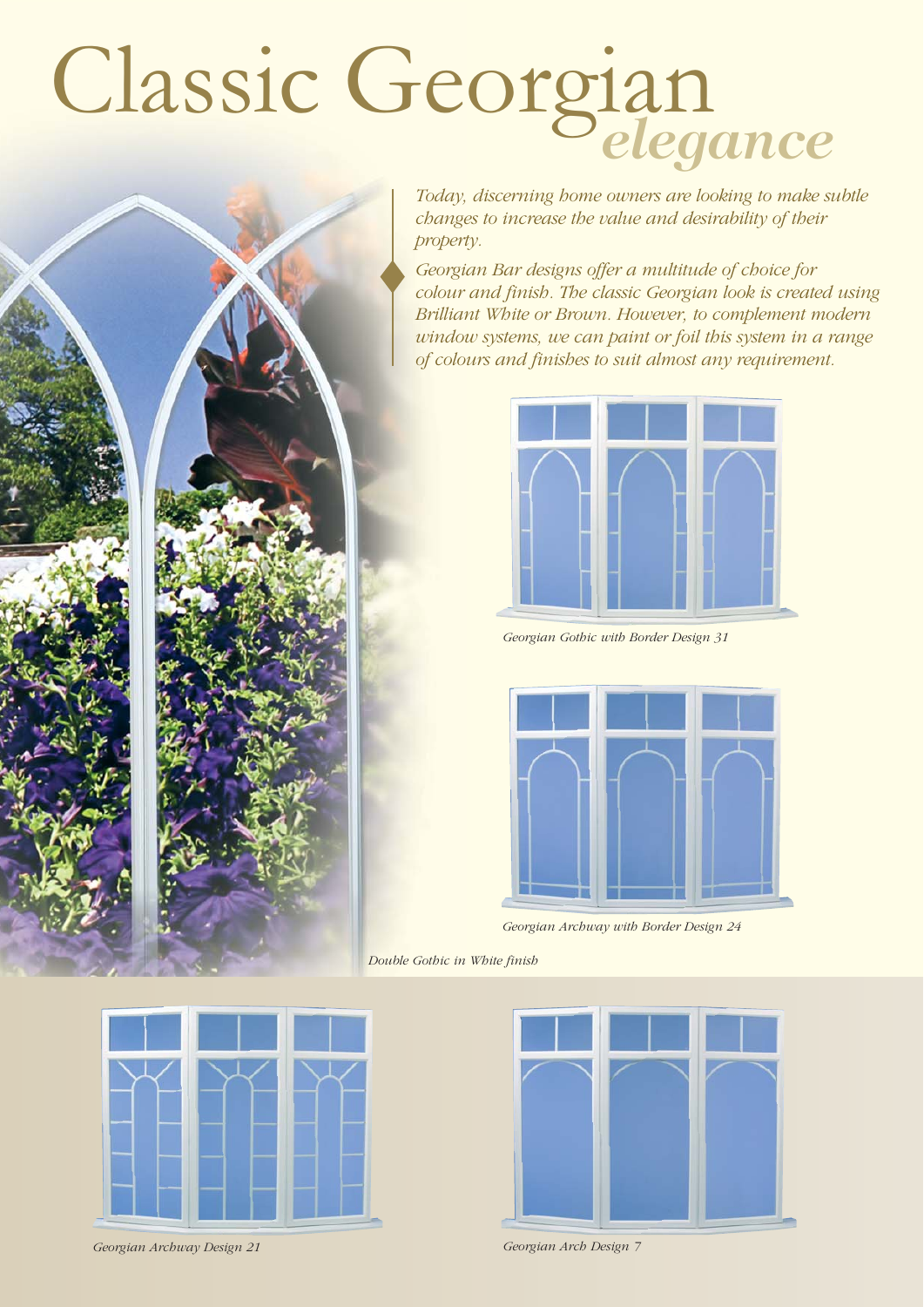## a variety of styles *choose from*

*We can advise on the construction of bespoke designs on submission of drawings showing full dimensions. We can then build these to an agreed specification.*

*All Georgian patterns can be manufactured in 25mm or 18mm wide Georgian Bar and 6mm or 8mm Victorian Grille.*



*Georgian Arch with Half Square Design 9*



*Gothic Cross in Georgian Square Design 20*



*Double Gothic Arch Design 29*



*Gothic Arch in Georgian Design 28*



*Georgian Bar Border Design 14*

*Classic curves add the finishing touch to your new conservatory.*

*Half Gothic Arch Design 27*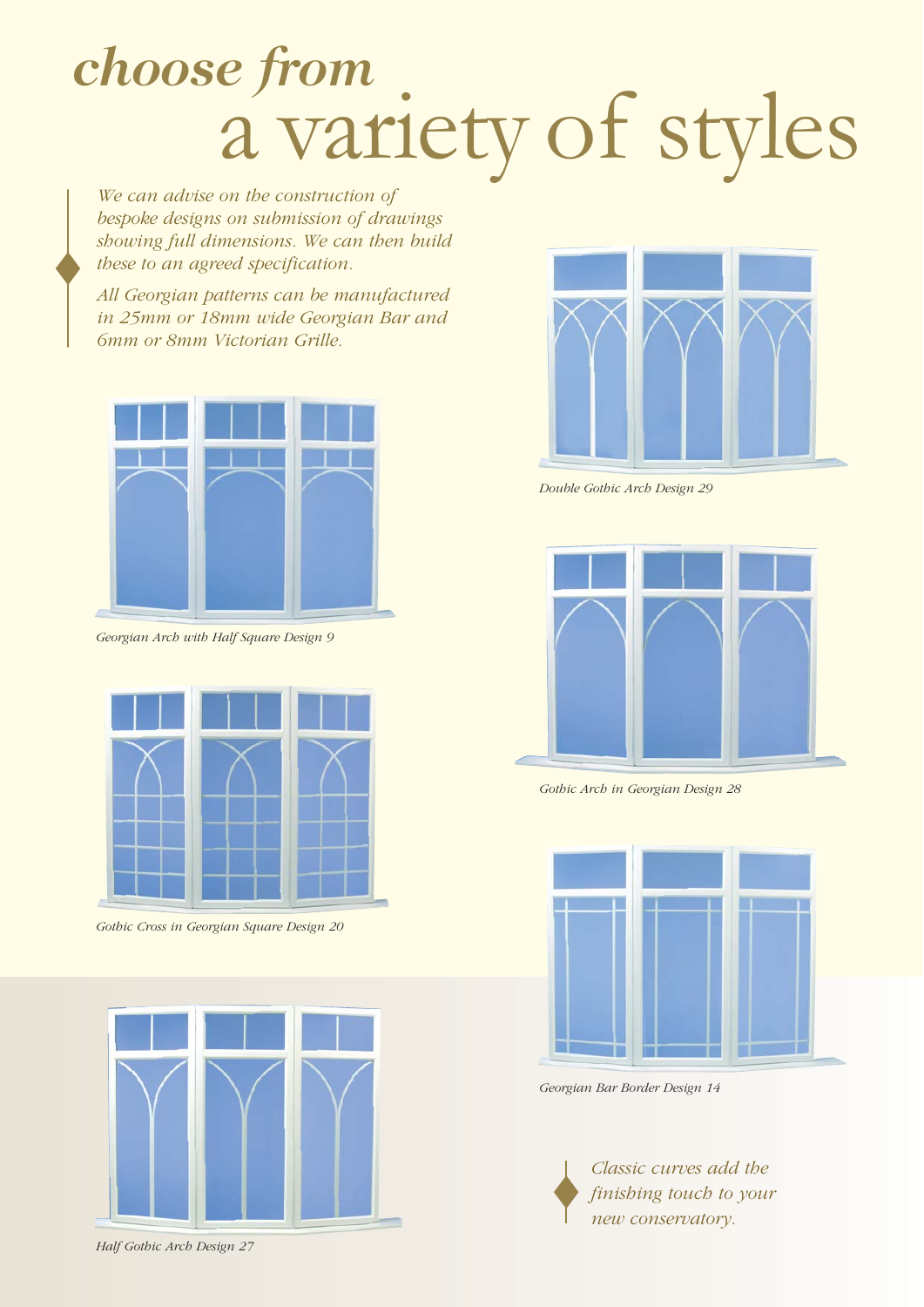### traditional style *Georgian*



*Authentic Georgian Square Design 13*



*Classic aluminium spacer or Interbar is also available.*

*Surface Mount Georgian Bar (available in UPVC bar or aluminium with the option of various foiled finishes) is bonded onto the surface of the glass on the inside and the outside of the window.*

*This makes the window appear to have been constructed from several individual glass units when it is Warm edge spacer with Authentic Surface Mount Georgian Profile. actually one hermetically sealed unit.*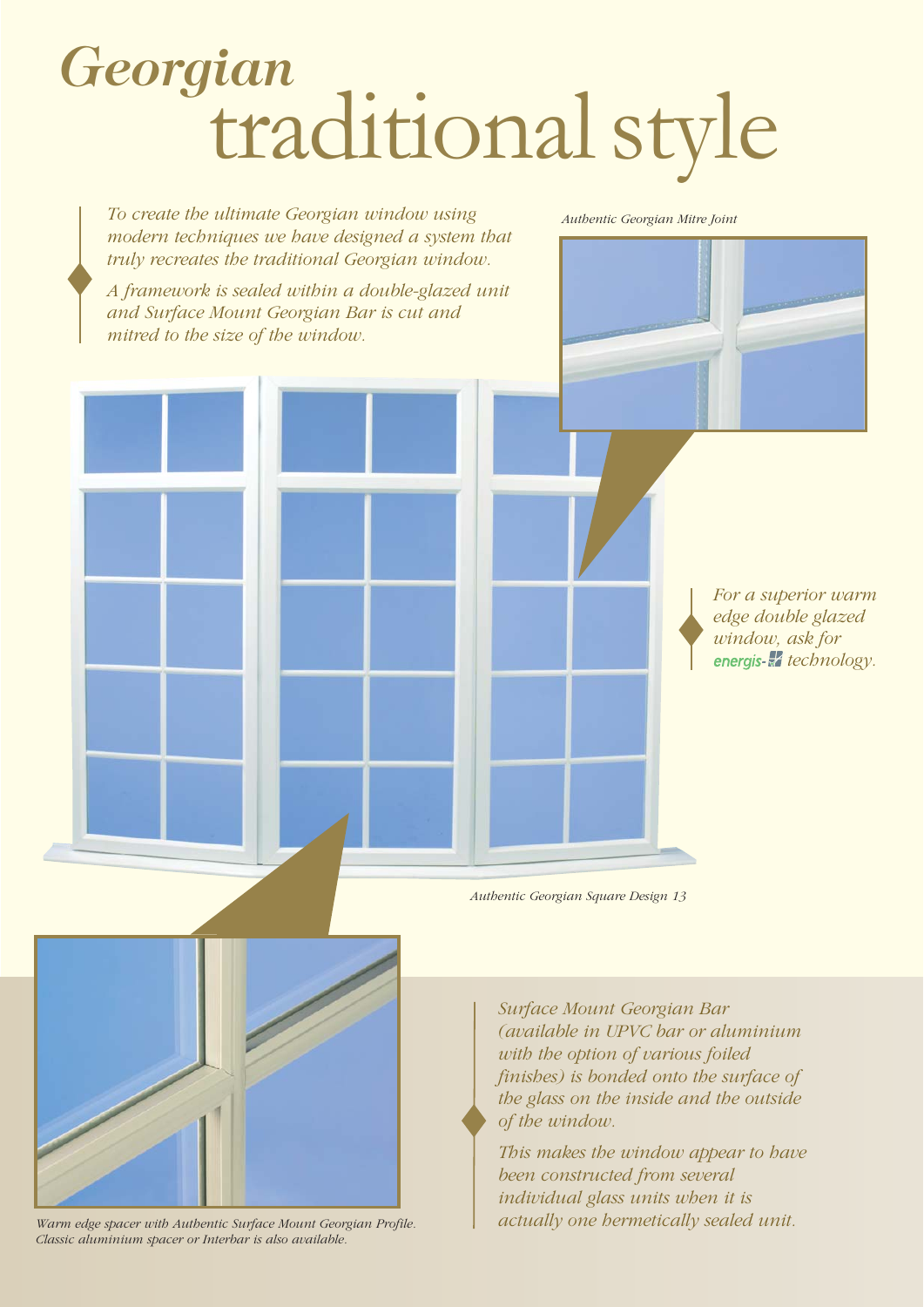#### a touch of class " ,,





*Georgian Sunrise Design 11*





*finish.*

*Special designs can be crafted to fit in to your new windows. This enables you to match your window design to your doors and existing wooden furniture.*

*For a modern stylish look, chrome bar and fittings will give you an exclusive designer* *Chrome finish Victorian Grille*

*Victorian Chrome Squares Design 13*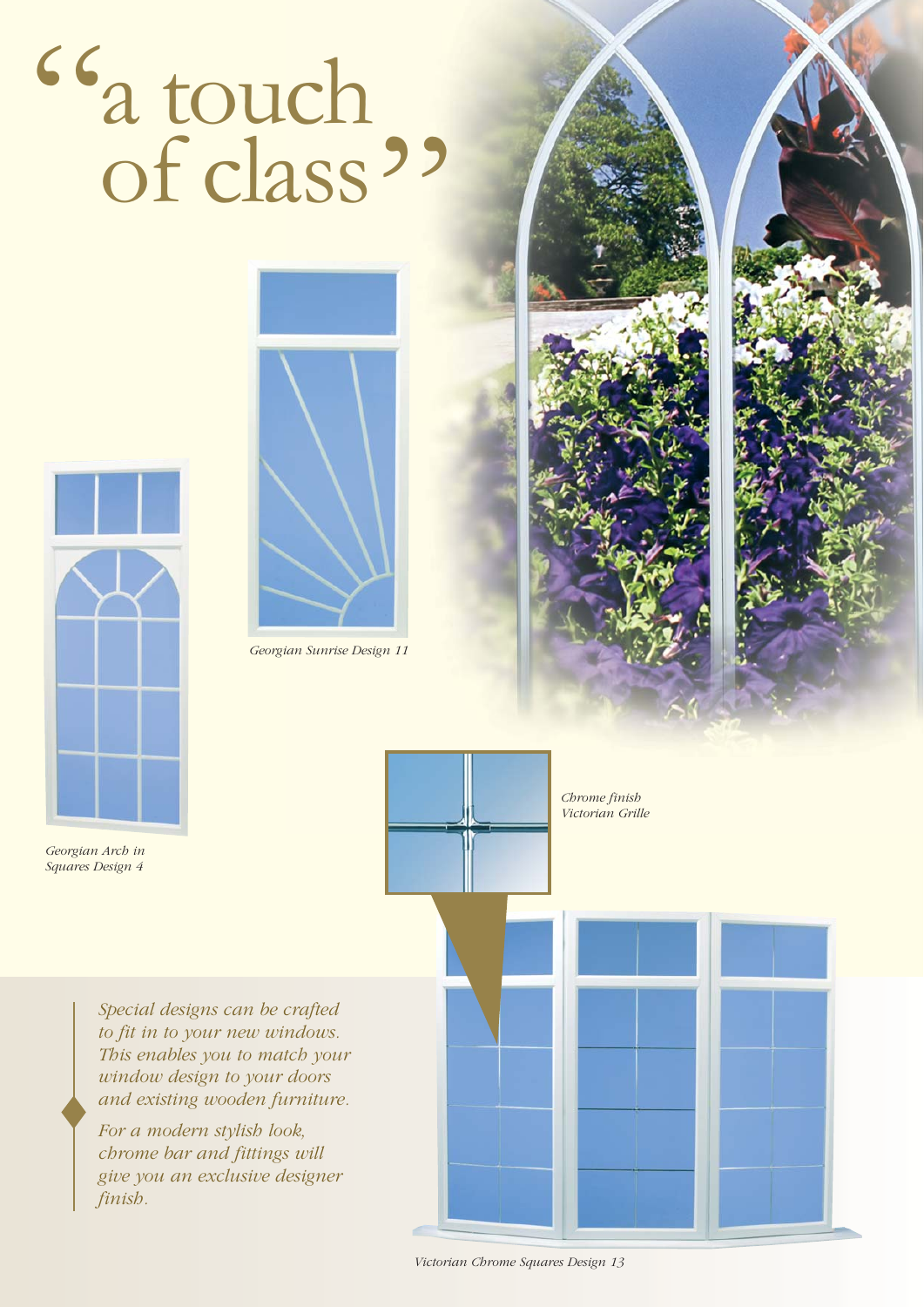### Victorian*grille*

*Crafted in luxurious gold, chrome or white, this system will give an exclusive look to Woodgrain, UPVC or traditional wooden windows.*



*Victorian Arch Design 24*



*Victorian Single Arch Design 7*



*Victorian Gothic with Border Design 31*





*Victorian Diamonds Design 16*



*For a completely bespoke design, try inserting ornate filigree fittings in chrome or gold.*





*Victorian Arch Design 4 Victorian Grille with Filigree Inserts Design 32*



*Victorian Grille with Filigree Inserts Design 33*



*Victorian Grille Double Gothic Design 29*

*Victorian Grille Border Design 14*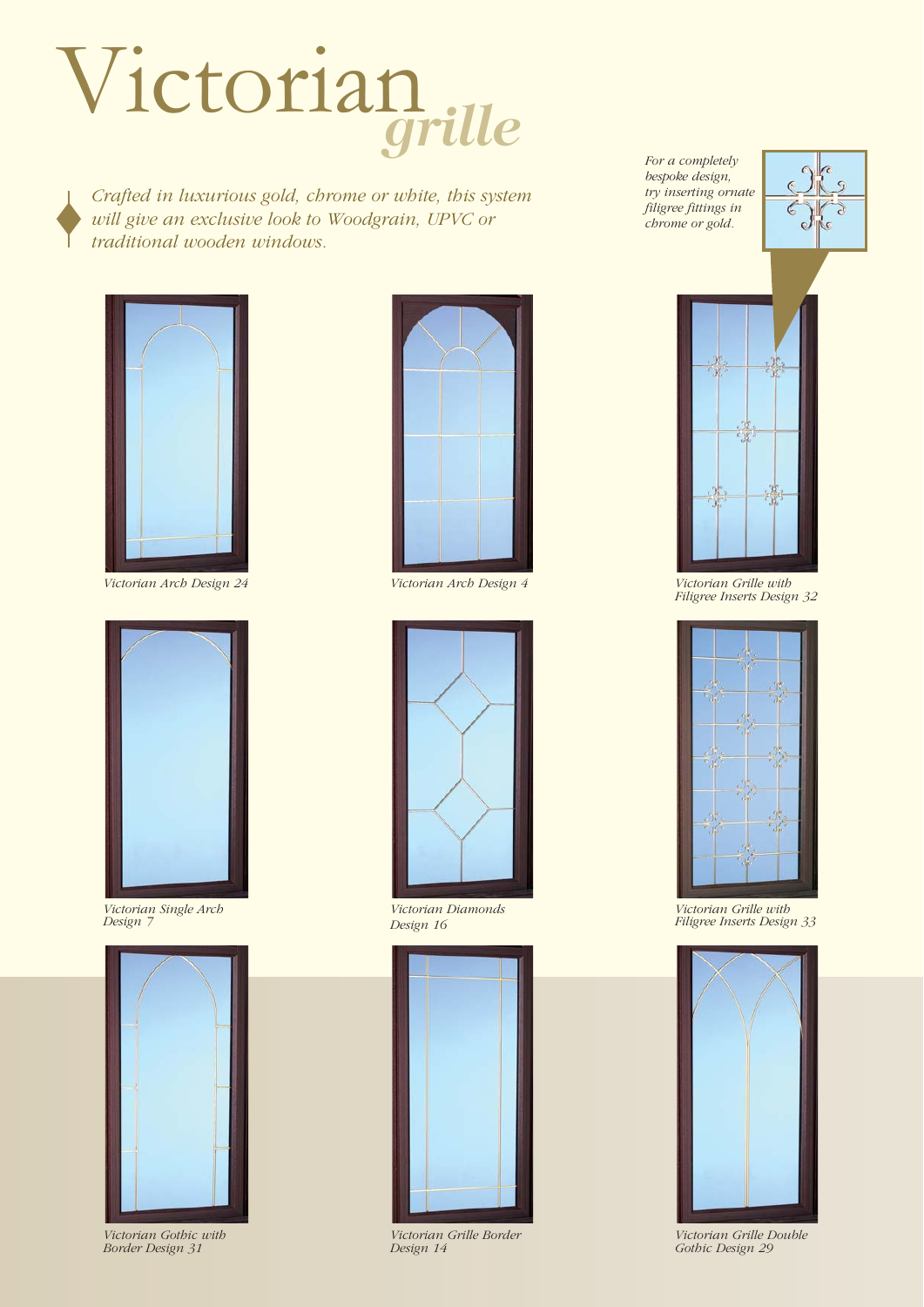### Woodgrain *effect*

*We have a selection of textured finishes to suit all window systems ranging from standard Mahogany, Light Oak, Rosewood and a variety of other luxury grained finishes. We can also colour match to your current window designs.*

*Now you can match your windows to the rest of your home, whether it is natural wood or royal blue.*



*Georgian Arch with replica Transom Design 8*

*Ask about our bi-colour Georgian designs which can also be colour-matched as required.*



*Traditional Georgian Square Pattern in Mahogany Woodgrain Design 13*

*If you'd like a more traditional look, our Georgian designs can be manufactured with a woodgrain or coloured finish on the outside of the house and a white finish on the inside to complement all bicolour frame systems on the market. Using specialist techniques all joints can be manufactured using no visible fixings, and precision mitring - the ultimate in designer windows!*



*Double Gothic Design 29 Arch in Light Oak Woodgrain. Available in White, Brown, Mahogany, Light Oak and can also be colour-matched on request*



*Light Oak Design 7 (available in all finishes)*